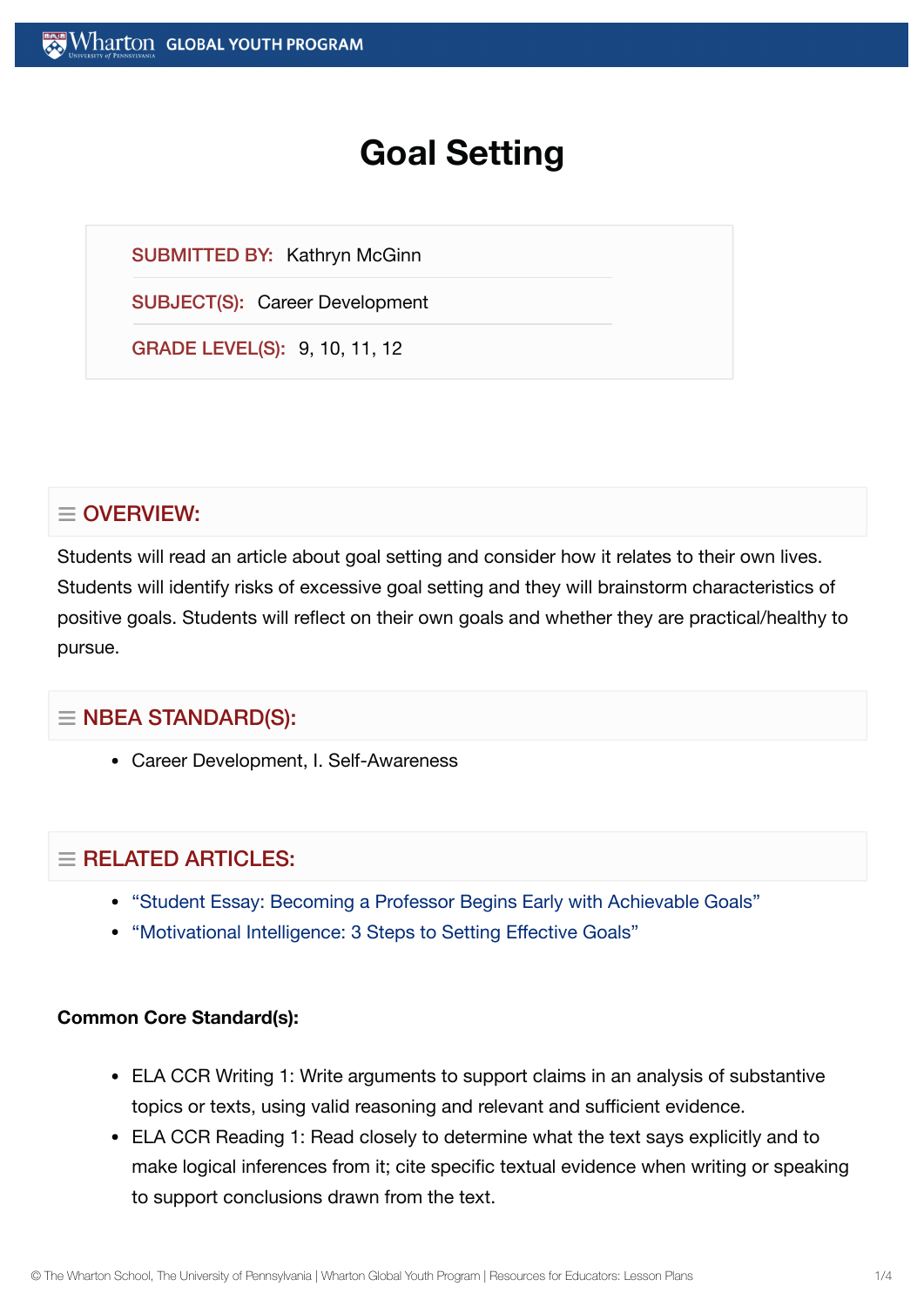- ELA CCR Reading 10: Read and comprehend complex literary and informational texts independently and proficiently.
- ELA CCR Speaking and Listening 1: Prepare for and participate effectively in a range of conversations and collaborations with diverse partners, building on others' ideas and expressing their own clearly and persuasively.

## **Objectives/Purposes:**

- Students will think about the role of goals in their own lives.
- Students will differentiate between positive and negative goals.
- Students will work constructively in groups.

### **Knowledge@Wharton Article:**

["'Goals Gone](http://knowledge.wharton.upenn.edu/article.cfm?articleid=2162) Wild': How Goal Setting Can Lead to Disaster"

### **Other Resources/Materials:**

Newsprint and markers

## **Activities:**

1. Have students read "Goals gone wild…" As they read, ask students to underline information that relates to some of the pitfalls of excessive goal setting. In other words, what kinds of goals does the article describe as harmful?

## *(10 mins)*

- 2. When students finish reading, discuss the article as a class. Student responses may vary, but be sure to address some of the harmful goal-setting practices below:
- Goals that are too specific lead employees to develop a narrow focus and ignore problems not immediately relevant to the goals.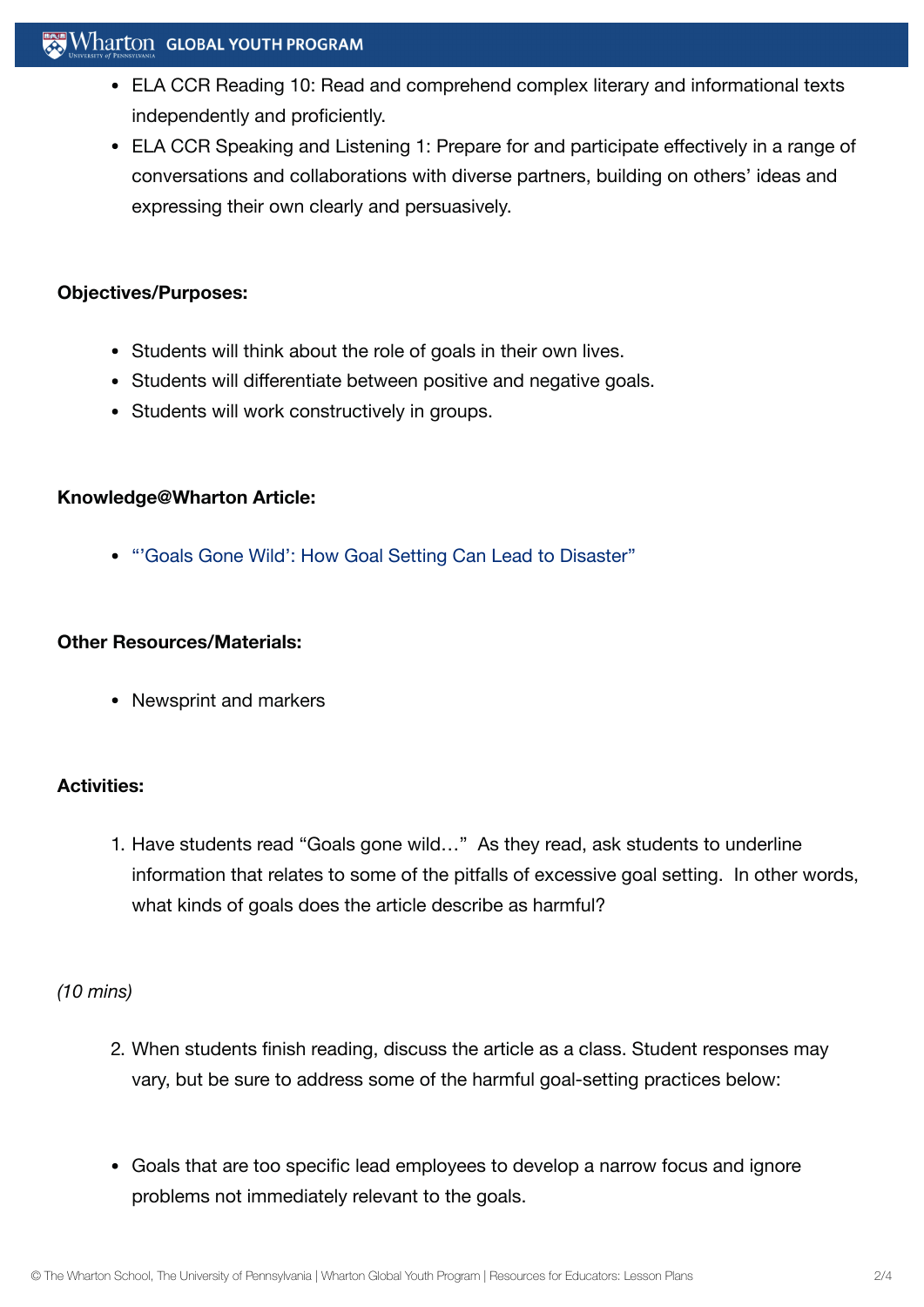## $\mathbb{R}$  Wharton Global Youth Program

- Goals with unrealistic time frames may lead managers to act based on short-term solutions rather than focusing on long-term strategies.
- Workers with overly ambitious/specific goals may engage in risky behavior to reach those goals.
- Individuals may resort to unethical behavior to meet goals.
- If you're always pursuing a goal, you're never happy: you're always waiting for the next reward, never recognizing the value of simply doing good work.
- Workers may rely too heavily on past behaviors rather than learning new skills so that they don't lose any valuable time in pursuit of their goals.
- Companies that set individual targets may create an unhealthy sense of competition among workers.

### *(5 mins)*

3. While the article addressed what *not* to do in terms of goal setting, it only briefly described what could be done to improve the practice ("The authors suggest that goal setting should be undertaken modestly and carefully, with a focus more on personal rather than financial gain. They also make the case that much more research — and more skepticism — is needed about the practice of goal setting.") Divide students into groups of 3-4, and have each group brainstorm a list of 7-10 Rules for Positive Goal Setting. Students may draw upon the article for suggestions and work from their own experiences. Students should write their lists on newsprint and be prepared to share with the class.

### *(10 mins)*

4. Groups each share 2-3 rules with the class.

#### *(5 mins)*

5. Have students do a free-write in their notebooks in response to this prompt: Over the course of this unit, what are some of the goals you have outlined? Based on today's work, are these realistic/healthy goals? Why/why not? If they are not, how can you amend your goals to make them more productive? Share with a peer.

#### *(10 mins)*